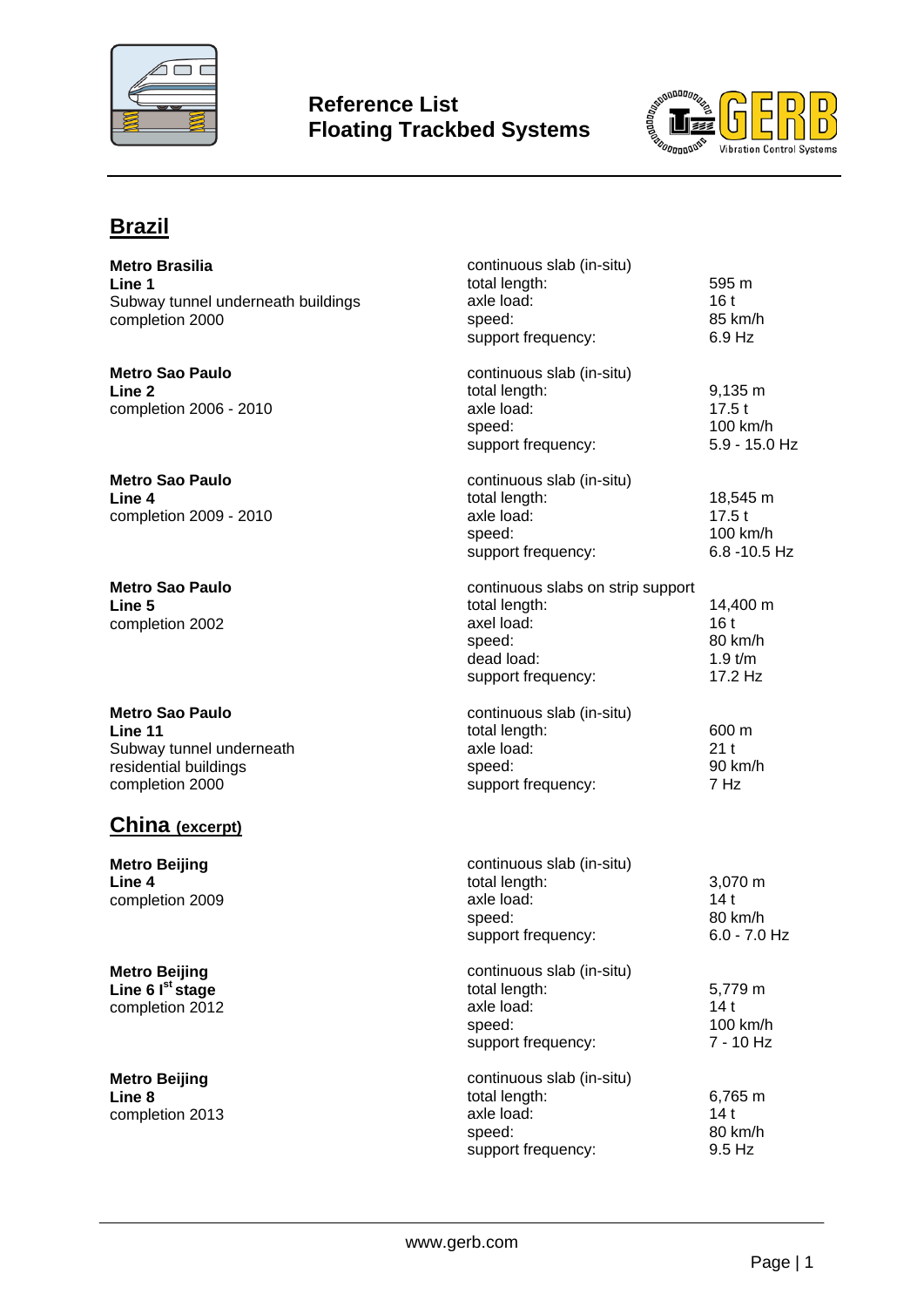

### **Reference List Floating Trackbed Systems**



| <b>Metro Beijing</b><br>Line 14 1 <sup>st</sup> stage<br>under construction   | continuous slabs (in-situ)<br>total length:<br>axle load:<br>speed:<br>support frequency:                               | 9,868 m<br>17.5t<br>80 km/h<br>$8 - 11$ Hz                         |
|-------------------------------------------------------------------------------|-------------------------------------------------------------------------------------------------------------------------|--------------------------------------------------------------------|
| <b>Metro Beijing</b><br>Line 14 2 <sup>nd</sup> stage<br>under construction   | continuous slabs (in-situ)<br>total length:<br>axle load:<br>speed:<br>support frequency:                               | 11,194m<br>17.5t<br>80 km/h<br>$8 - 11$ Hz                         |
| <b>Metro Shanghai</b><br>Line 7<br>completion 2009                            | continuous slab (in-situ)<br>total length:<br>axle load:<br>support frequency:                                          | 6,600 m<br>16t<br>$7.5 / 9.4$ Hz                                   |
| <b>Metro Shanghai</b><br>Line 10, East and West Extension<br>completion 2010  | continuous slab (in-situ)<br>total length:<br>axle load:<br>support frequency:                                          | 6,100 m<br>16t<br>9.0 -10.0 Hz                                     |
| <b>Metro Shanghai</b><br>Line 11<br>completion 2013                           | continuous slab (in-situ)<br>total length:<br>axle load:<br>support frequency:                                          | 11,167 m<br>16t<br>8.8 - 11.0 Hz                                   |
| <b>Metro Shanghai</b><br>Line 12 West part<br>under construction              | continuous slab (in-situ)<br>total length:<br>short slab<br>total length:<br>speed:<br>axle load:<br>support frequency: | 4,235 m<br>11,286 m<br>80 km/h<br>16t<br>$8.2 - 8.9$ Hz            |
| <b>Metro Shanghai</b><br>Line 13, I <sup>st</sup> stage<br>under construction | continuous slab (in-situ)<br>total length:<br>short slab<br>total length:<br>axle load:<br>speed:<br>support frequency: | 2,876 m<br>8,204 m<br>16 <sub>t</sub><br>80 km/h<br>$8.2 - 8.9$ Hz |
| <b>Metro Shenzhen</b><br>Line 1<br>completion 2009                            | continuous slab (in-situ)<br>total length:<br>axle load:<br>speed:<br>support frequency:                                | 3,395 m<br>16t<br>80 km/h<br>$5 - 8.5$ Hz                          |
| <b>Metro Shenzhen</b><br>Line 5<br>completion 2010                            | continuous slab (in-situ)<br>total length:<br>axle load:<br>speed:                                                      | 5,332 m<br>16 <sub>t</sub><br>80 km/h                              |

support frequency:

7.8 / 9.0 Hz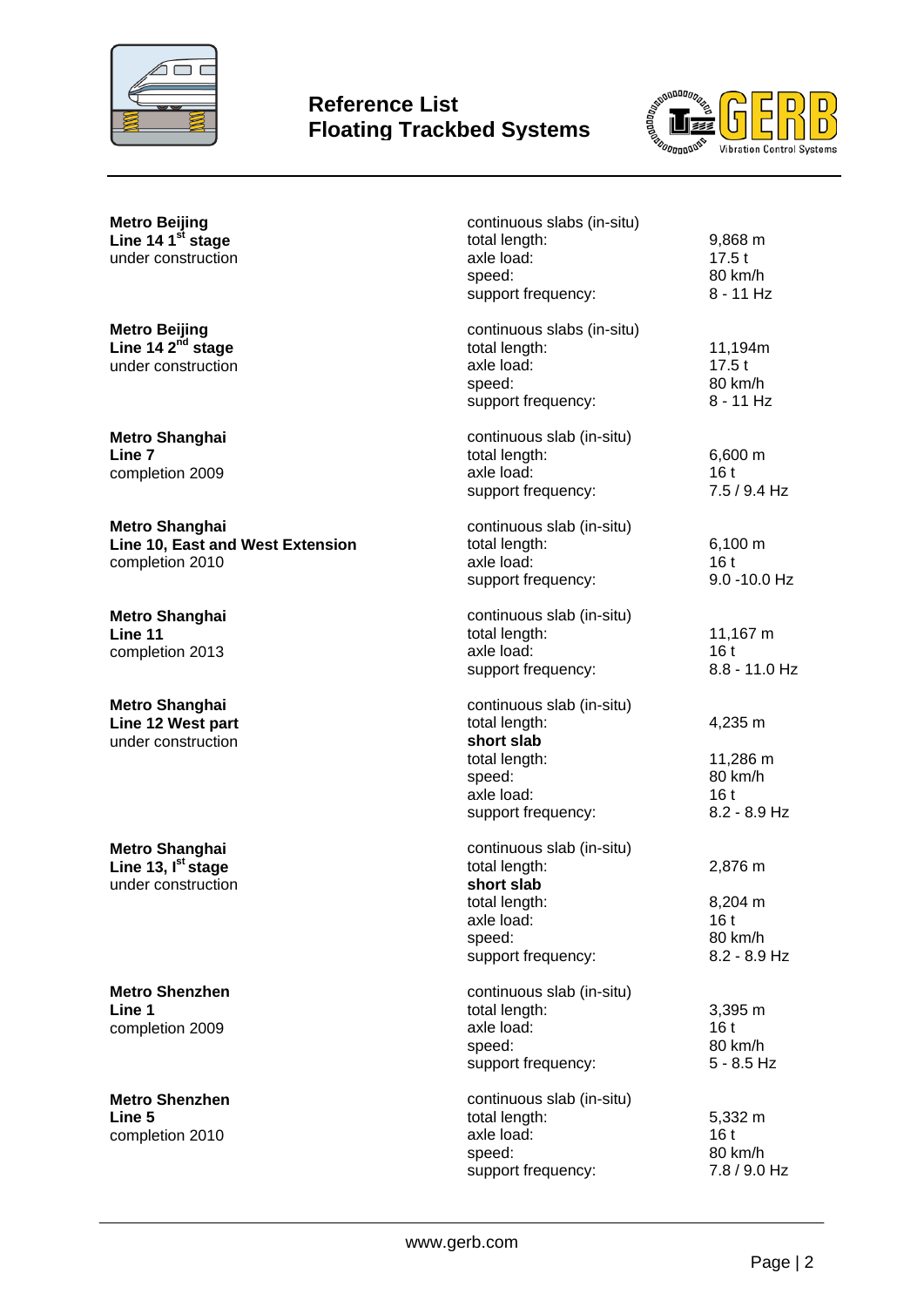

## **Reference List Floating Trackbed Systems**



| <b>Metro Hangzhou</b><br>Line 1<br>completion 2012                                                                                                                                                                  | continuous slabs (in-situ)<br>total length:<br>axle load:<br>speed:<br>support frequency:                                                                                                    | 4,521 m<br>14t<br>80 km/h<br>8.5 Hz                                    |
|---------------------------------------------------------------------------------------------------------------------------------------------------------------------------------------------------------------------|----------------------------------------------------------------------------------------------------------------------------------------------------------------------------------------------|------------------------------------------------------------------------|
| <b>Metro Qingdao</b><br>Line <sub>3</sub><br>under construction                                                                                                                                                     | continuous slabs (in-situ)<br>total length:<br>axle load:<br>speed:<br>support frequency:                                                                                                    | 10,738 m<br>14t<br>80 km/h<br>8 Hz                                     |
| <b>Metro Suzhou</b><br>Line 2<br>completion 2013                                                                                                                                                                    | continuous slabs (in-situ)<br>total length:<br>axle load:<br>speed:<br>support frequency:                                                                                                    | 6,912 m<br>14t<br>80 km/h<br>7.7 / 9.2 Hz                              |
| <u>Germany</u>                                                                                                                                                                                                      |                                                                                                                                                                                              |                                                                        |
| <b>Subway Berlin</b><br>Subway tunnel below a hospital<br>completion 1994                                                                                                                                           | mini ballast troughs (2.5 m)<br>total length:<br>axle load:<br>speed:<br>support frequency:                                                                                                  | 400 m<br>9 <sub>t</sub><br>70 km/h<br>7.5 Hz                           |
| <b>Tramway Bielefeld</b><br>Tramway passing a hotel building, slab used by<br>trams and vehicles<br>completion 1995                                                                                                 | turnout slab at grade<br>slab length:<br>axle load:<br>speed:<br>support frequency:                                                                                                          | 65 m<br>10 <sub>t</sub><br>50 km/h<br>5.0 Hz                           |
| <b>Tramway Cologne</b><br>Tunnel below residential buildings<br>completion 1997                                                                                                                                     | continuous slab (in-situ)<br>total length:<br>axle load:<br>speed:<br>support frequency:                                                                                                     | 1,800 m<br>10 <sub>t</sub><br>70 km/h<br>$6.5$ Hz                      |
| <b>Frankfurt / Main / International Airport</b><br>Passenger-Transfer-System<br>fully-automatic elevated train system with rubber<br>wheels passing partially through and on top of<br>buildings<br>completion 1997 | spring supported, elevated steel<br>girders and concrete troughs,<br>spring units partially combined<br>with sliding elements<br>total length:<br>axle load:<br>speed:<br>support frequency: | 1.200 m<br>(different sections)<br>7 <sub>t</sub><br>60 km/h<br>5.0 Hz |
| Frechen/Cologne<br><b>Tramway</b><br>completion 1999                                                                                                                                                                | 2 turnout slabs at grade<br>dimensions:<br>axle load:<br>support frequency:                                                                                                                  | 115 m <sup>2</sup> / 120 m <sup>2</sup><br>9 <sub>t</sub><br>$6.5$ Hz  |
| <b>Stuttgart-Ruit</b><br><b>Tramway Station</b><br>Tunnel close to residential buildings<br>completion 2000                                                                                                         | continuous slabs (45 m)<br>total length:<br>axle load:<br>support frequency:                                                                                                                 | 270 m<br>10 <sub>t</sub><br>5.7 Hz                                     |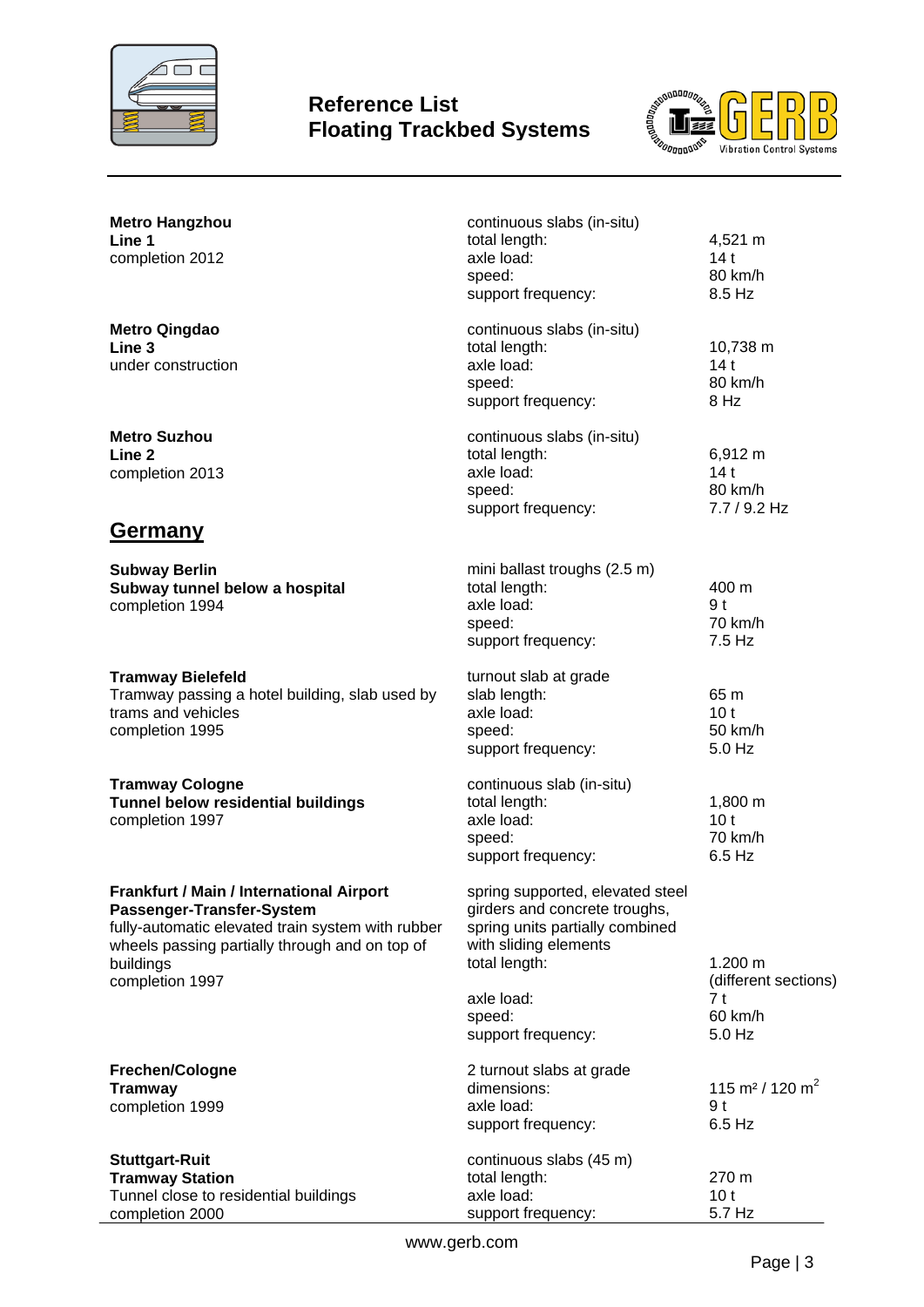

## **Reference List Floating Trackbed Systems**



| <b>Bochum</b><br><b>Tramway</b><br>completion 2005                                                                                                                              | long ballast troughs in tunnel<br>total length:<br>dead load:<br>axle load:<br>speed:<br>support frequency:                                                                               | 90 m<br>7.8 t/m<br>10 <sub>t</sub><br>80 km/h<br>6.4 Hz           |
|---------------------------------------------------------------------------------------------------------------------------------------------------------------------------------|-------------------------------------------------------------------------------------------------------------------------------------------------------------------------------------------|-------------------------------------------------------------------|
| <b>Heidelberg - Kirchheim</b><br><b>City Tram Line</b><br>completion 2007                                                                                                       | 2 turnout slabs at grade<br>total length:<br>axle load:<br>support frequency *:                                                                                                           | 52 m<br>10 <sub>t</sub><br>7.5 Hz                                 |
| <u>Japan</u>                                                                                                                                                                    |                                                                                                                                                                                           |                                                                   |
| Tokyo, Waterfront Area Rapid Transit,<br><b>Rinkai Fukutoshin Line</b><br>Test slab in subway tunnel<br>Subway tunnel underneath residential building<br>completion 2000 - 2002 | continuous slab (in-situ)<br>total length:<br>axle load:<br>speed:<br>support frequency:                                                                                                  | 200 m<br>10 <sub>t</sub><br>100 km/h<br>$9.5 - 10.2$ Hz           |
| <b>Tokyo</b><br><b>Metropolitan Intercity Railway</b><br><b>Tsukuba Express</b><br>completion 2004                                                                              | continuous slab (in-situ)<br>total length:<br>axle load:<br>speed:<br>support frequency *:                                                                                                | $1,112 \; m$<br>15 <sub>t</sub><br>85 - 160 km/h<br>8.7 - 10.0 Hz |
| Yokohama<br><b>City Loop Line, Line 4</b><br>completion 2006                                                                                                                    | continuous slab (in-situ)<br>total length:<br>axle load:<br>speed:<br>support frequency *:                                                                                                | 1,040 m<br>15 <sub>t</sub><br>80 km/h<br>9 Hz                     |
| <b>Fukuoka</b><br><b>Hakata Station - Railway station</b><br>within shopping mall building<br>completion 2009                                                                   | prefabricated ballast troughs<br>total length:<br>axle load:<br>support frequency:                                                                                                        | 768 m<br>17t<br>7.5 Hz                                            |
| Korea                                                                                                                                                                           |                                                                                                                                                                                           |                                                                   |
| <b>Puchon Station</b><br>Railway station within shopping mall building,<br>passenger and freight trains<br>completion 1997                                                      | long ballast troughs (46 m)<br>total length:<br>axle load:<br>speed:<br>support frequency:                                                                                                | 1,350 m<br>22t<br>120 km/h<br>6.1 Hz                              |
| <b>Cheonan Station</b><br>High Speed Track (TGV) on top of station building<br>completion 1999                                                                                  | ballasted track on concrete slab<br>supported on prestressable type<br>GP spring elements and<br>Viscodampers <sup>®</sup><br>total length:<br>axle load:<br>speed:<br>support frequency: | 4,800 m<br>22t<br>350 km/h<br>6 Hz                                |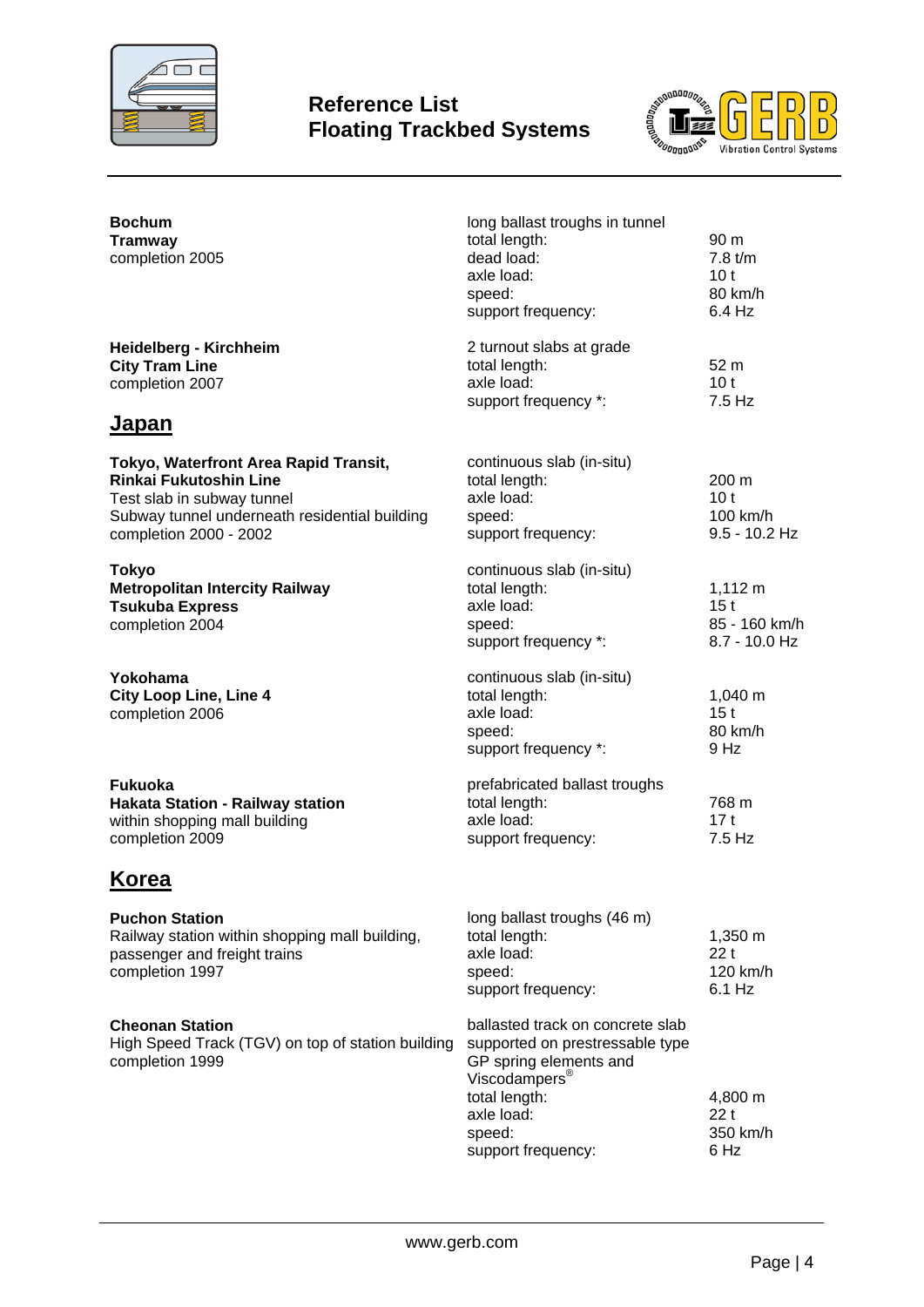



# **Norway**

| Oslo<br><b>Wessels Plass</b><br>completion 2004<br><b>Russia</b>                | twin-track slab at grade above<br>public building<br>total slab length:<br>axle load:<br>support frequency:                                  | 25 <sub>m</sub><br>10 <sub>t</sub><br>5 Hz |
|---------------------------------------------------------------------------------|----------------------------------------------------------------------------------------------------------------------------------------------|--------------------------------------------|
|                                                                                 |                                                                                                                                              |                                            |
| Moscow Subway, Mezhdunarodnaya<br>completion 2006                               | continuous slabs in tunnel, incl.<br>for 4 turnouts & 1 diamond<br>crossing<br>total length:<br>axle load:<br>speed:<br>support frequency *: | 800 m<br>15t<br>100 km/h<br>$6.5$ Hz       |
| <b>Moscow Subway, Delovoy Tsentr</b><br>completion 2014                         | continuous slabs in tunnel<br>total length:<br>axle load:<br>speed:<br>support frequency *:                                                  | 1,277 m<br>15t<br>100 km/h<br>$6.5$ Hz     |
| <b>Switzerland</b>                                                              |                                                                                                                                              |                                            |
| <b>Basle</b><br><b>Tram T-Crossing close to Concert Hall</b><br>completion 2006 | continuous turnout slabs at grade<br>total length:<br>axle load:<br>support frequency:                                                       | 420 m<br>10 <sub>t</sub><br>5 Hz           |
| Taiwan                                                                          |                                                                                                                                              |                                            |
| <b>Taipei Metro</b><br><b>Xinyi Line</b><br>completion 2012                     | plain track, crossings, turnouts<br>in tunnel, GSI + KY-elements<br>total plain track length:<br>axle load:<br>speed:<br>support frequency:  | 813 m<br>162 kN<br>80 km/h<br>7 Hz         |
| <b>Taipei Metro</b><br><b>Songshan Line</b><br>completion 2013                  | plain track, crossings, turnouts<br>in tunnel, GSI + KY-Elements<br>total plain track length:<br>axle load:<br>speed:<br>support frequency:  | 900 m<br>162 kN<br>80 km/h<br>7 Hz         |
| <b>Taipei Metro</b><br><b>Ding Pu Line</b><br>completion 2014                   | 200 m crossover, incl. 4 turnouts,<br>diamond crossing<br>axle load:<br>speed:<br>support frequency*:                                        | 162 kN<br>80 km/h<br>7 - 8 Hz              |